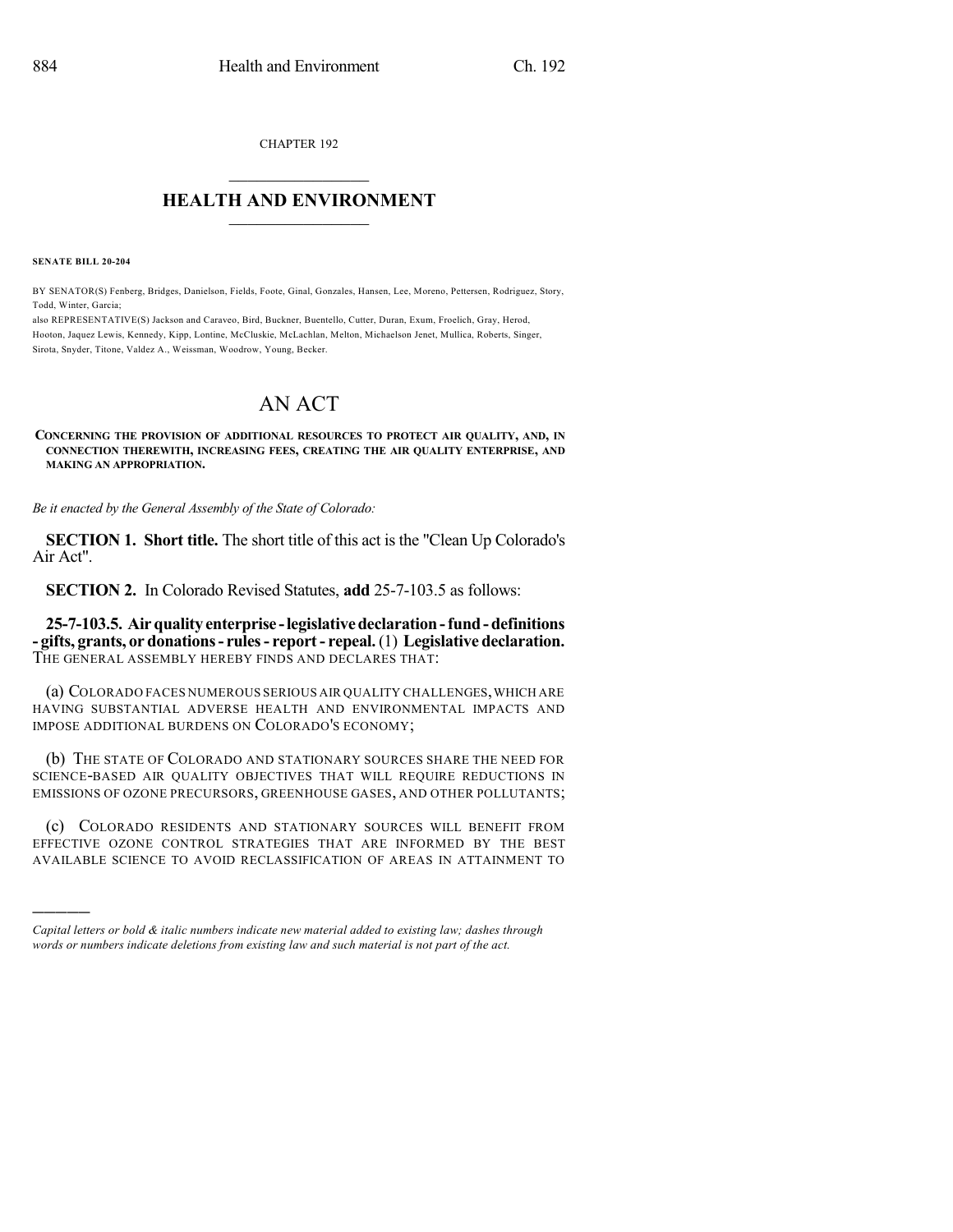NONATTAINMENT STATUS OR RECLASSIFICATION FROM SERIOUS TO A MORE STRINGENT CATEGORY OF NONATTAINMENT THAT WILL IMPOSE ADDITIONAL REGULATORY REQUIREMENTS;

(d) ENHANCED MONITORING TECHNIQUES, CAPACITY, AND TECHNOLOGY WILL PROVIDE BETTER ENVIRONMENTAL RESULTS AT A LOWER LONG-TERM COST;

(e) AIR QUALITY MONITORING CONDUCTED BY AN ENTERPRISE IN AREAS WITH A HIGH CONCENTRATION OFAIR POLLUTION SOURCES WILL PROVIDE TRUSTED DATA ON THE OVERALL IMPACT OF THESE AIR POLLUTION SOURCES ON NEARBY RESIDENTS, WHILE PROVIDING A COST-EFFECTIVE METHOD TO MONITOR THE EMISSIONS THEY PRODUCE;

(f) EFFECTIVE ENGAGEMENT WITH LOCAL COMMUNITIES OFTEN REQUIRES TRUSTED THIRD-PARTY DATA AND VERIFICATION REGARDING EMISSIONS AND ENVIRONMENTAL PERFORMANCE;

(g) IMPROVED MONITORING OF EMISSIONS, BETTER ACCURACY OF EMISSION INVENTORIES,AND ACCESS TO TRUSTED SCIENCE WILL ENSURE A LEVEL COMPETITIVE PLAYING FIELD FOR COLORADO BUSINESSES;

(h) STATIONARY SOURCES IN COLORADO MAY SEEK AIR QUALITY ENTERPRISE MITIGATION AND MONITORING SERVICES TO IMPLEMENT THEIR OBLIGATIONS UNDER RULES AND PERMITS AND ENVIRONMENTAL,SOCIAL,AND GOVERNANCE OBJECTIVES;

(i) EMISSION MITIGATION AND MONITORING PROGRAMS CAN BE MORE EFFECTIVE WITH ECONOMIES OF SCALE AND WHEN CONDUCTED ON A STATEWIDE OR REGIONAL BASIS THROUGH AN ENTERPRISE;

(j) THE AIR QUALITY ENTERPRISE PROVIDES BUSINESS SERVICES WHEN, IN EXCHANGE FOR PAYMENT OF FEES, IT PROVIDES:

(I) HIGH-QUALITY, INDEPENDENT, AND TRUSTED RESEARCH AND SCIENCE REGARDING EMISSIONS RATES AND INVENTORIES, MONITORING AND CONTROL TECHNOLOGIES, AND HEALTH EFFECTS AND EMISSIONS IMPACTS;

(II) HIGH-QUALITY, INDEPENDENT, AND TRUSTED DATA REGARDING POLLUTANT EMISSIONS FROM STATIONARY SOURCES AND CONCENTRATIONS TO REDUCE WASTE OF VALUABLE PRODUCTS AND RESOURCE STREAMS, ENHANCE COST-EFFECTIVE REGULATORY COMPLIANCE, AND SUPPORT CORPORATE ENVIRONMENTAL, SOCIAL, AND GOVERNANCE OBJECTIVES;

(III) TOOLS, DATA, AND RESEARCH FOR MORE EFFECTIVE COMMUNITY ENGAGEMENT ON AIR POLLUTION ISSUES;

(IV) OPPORTUNITIES FOR TRUSTED AND COST-EFFECTIVE MITIGATION PROJECT DEVELOPMENT; AND

(V) ADDITIONAL BUSINESS SERVICES TO FEE PAYERS AS MAY BE PROVIDED BY LAW;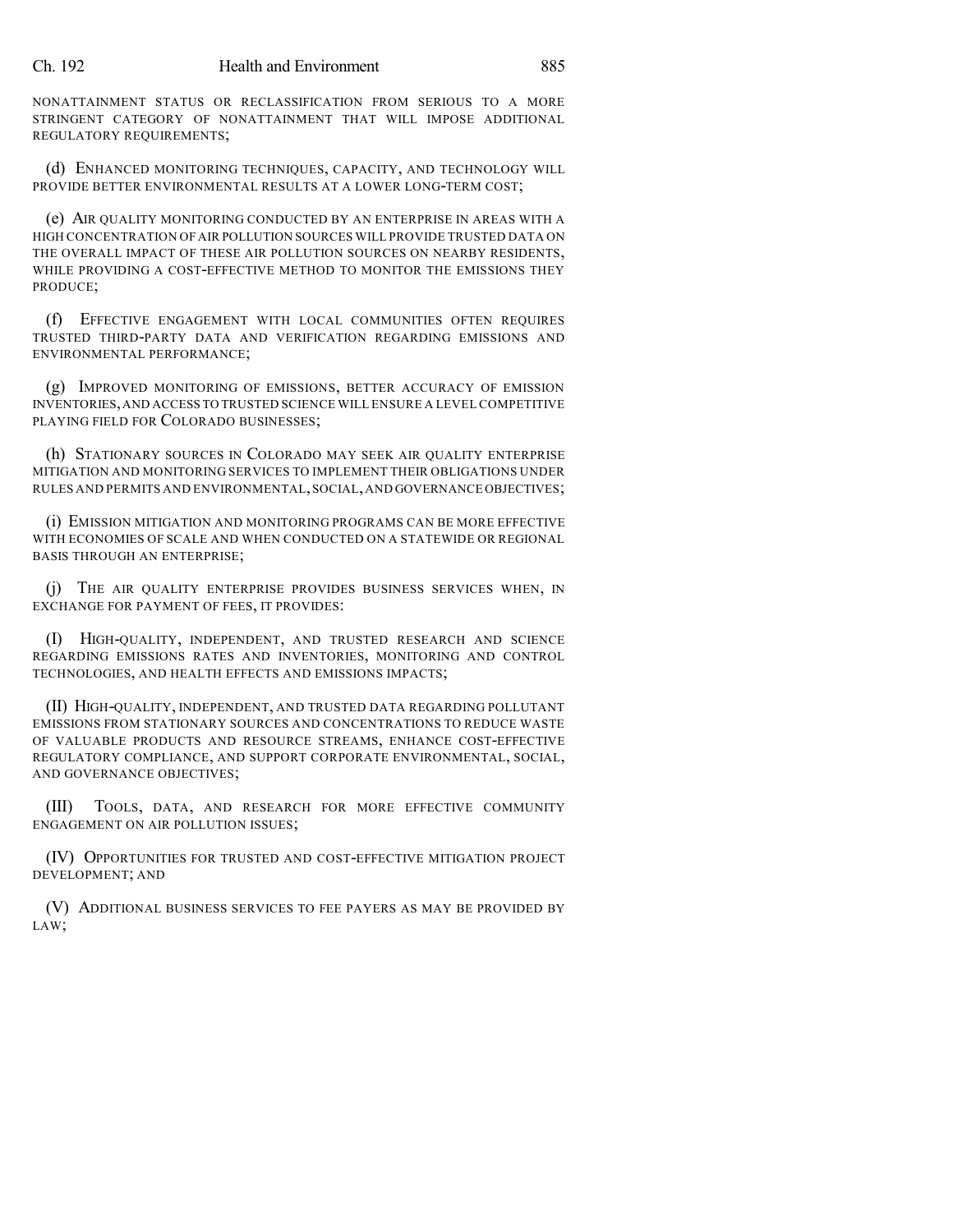(k) IT IS NECESSARY, APPROPRIATE, AND IN THE BEST INTEREST OF THE STATE TO ACKNOWLEDGE THAT, BY PROVIDING THE BUSINESS SERVICES SPECIFIED IN THIS SECTION, THE ENTERPRISE ENGAGES IN AN ACTIVITY CONDUCTED IN THE PURSUIT OF A BENEFIT, GAIN, OR LIVELIHOOD AND THEREFORE OPERATES AS A BUSINESS;

(l) CONSISTENT WITH THE DETERMINATION OF THE COLORADO SUPREME COURT IN *NICHOLL V. E-470 PUBLIC HIGHWAY AUTHORITY*, 896 P.2d 859 (COLO. 1995), THAT THE POWER TO IMPOSE TAXES IS INCONSISTENT WITH ENTERPRISE STATUS UNDER SECTION  $20$  OF ARTICLE  $X$  OF THE STATE CONSTITUTION, IT IS THE CONCLUSION OF THE GENERAL ASSEMBLY THAT THE REVENUES COLLECTED BY THE ENTERPRISE ARE FEES, NOT TAXES, BECAUSE THE ENTERPRISE FEES ARE:

(I) IMPOSED FOR THE SPECIFIC PURPOSE OF ALLOWINGTHE ENTERPRISE TO DEFRAY THE COSTS OF PROVIDING THE BUSINESS SERVICES SPECIFIED IN THIS SECTION TO FEE PAYERS; AND

(II) COLLECTED AT RATES THAT ARE REASONABLY CALCULATED BASED ON THE BENEFITS RECEIVED BY THOSE ENTITIES AND THE COSTS OF THE SERVICES THE ENTERPRISE PROVIDES; AND

(m) SO LONG AS THE ENTERPRISE QUALIFIES AS AN ENTERPRISE FOR PURPOSES OF SECTION 20 OF ARTICLE X OF THE STATE CONSTITUTION, THE REVENUE FROM THE FEES COLLECTED BY THE ENTERPRISE IS NOT STATE FISCAL YEAR SPENDING, AS DEFINED IN SECTION 24-77-102 (17), OR STATE REVENUES, AS DEFINED IN SECTION  $24$ -77-103.6 (6)(c), and does not count against either the state fiscal year SPENDING LIMIT IMPOSED BY SECTION 20 OF ARTICLE XOF THE STATE CONSTITUTION OR THE EXCESS STATE REVENUES CAP, AS DEFINED IN SECTION 24-77-103.6  $(6)(b)(I)(D).$ 

(2) **Definitions.** AS USED IN THIS SECTION, UNLESS THE CONTEXT OTHERWISE REQUIRES:

(a) "BOARD" MEANS THE BOARD OF DIRECTORS OF THE ENTERPRISE.

(b) "DEPARTMENT" MEANS THE DEPARTMENT OF PUBLIC HEALTH AND ENVIRONMENT.

(c) "ENTERPRISE" MEANS THE AIR QUALITY ENTERPRISE CREATED IN SUBSECTION (3) OF THIS SECTION.

(d) "ENTERPRISE FEE" OR "FEE" MEANS MONEY COLLECTED THROUGH FEES AUTHORIZED BY SUBSECTION (4) OF THIS SECTION.

(e) "EXECUTIVE DIRECTOR" MEANS THE EXECUTIVE DIRECTOR OF THE DEPARTMENT.

(f) "FUND" MEANS THE AIR QUALITY ENTERPRISE CASH FUND CREATED IN SUBSECTION (4) OF THIS SECTION.

(g) "GREENHOUSE GAS"HAS THE MEANING ESTABLISHED IN SECTION 25-7-140(6).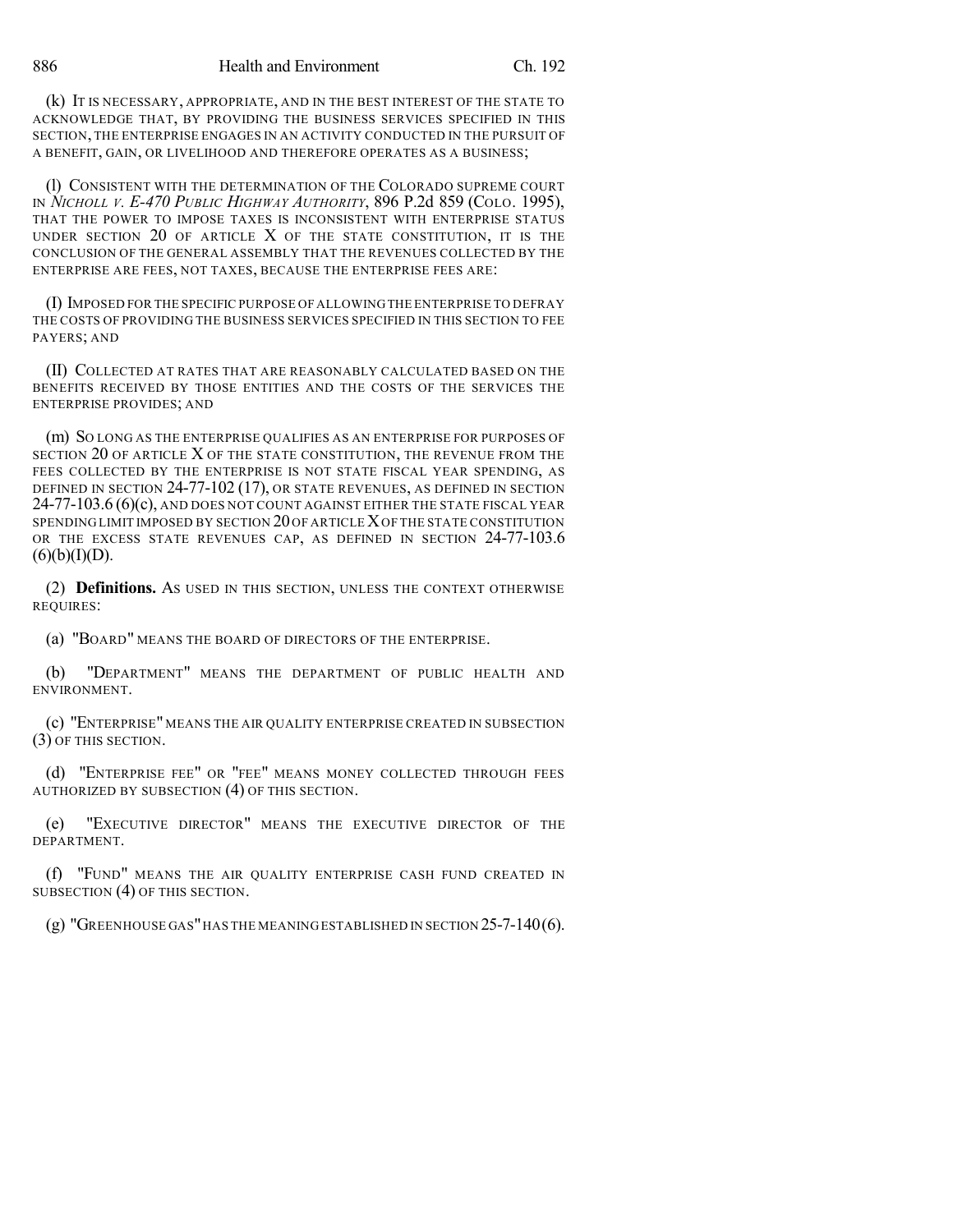(3) **Enterprise.** (a) THERE IS HEREBY CREATED IN THE DEPARTMENT THE AIR QUALITY ENTERPRISE.THE ENTERPRISE IS AND OPERATES AS A GOVERNMENT-OWNED BUSINESS WITHIN THE DEPARTMENT FOR THE PURPOSE OF CONDUCTINGTHEBUSINESS ACTIVITIES SPECIFIED IN THIS SECTION.THE ENTERPRISE EXERCISES ITS POWERS AND PERFORMS ITS DUTIES AND FUNCTIONS UNDER THE DEPARTMENT AS IF TRANSFERRED TO THE DEPARTMENT BY A **TYPE 1** TRANSFER, AS DEFINED IN SECTION 24-1-105.

(b) THE ENTERPRISE CONSTITUTES AN ENTERPRISE FOR PURPOSES OF SECTION 20 OF ARTICLE X OF THE STATE CONSTITUTION SO LONG AS IT RETAINS THE AUTHORITY TO ISSUE REVENUE BONDS AND RECEIVES LESS THAN TEN PERCENT OF ITS TOTAL REVENUES IN GRANTS FROM ALL COLORADO STATE AND LOCAL GOVERNMENTS COMBINED. SO LONG AS IT CONSTITUTES AN ENTERPRISE PURSUANT TO THIS SUBSECTION  $(3)(b)$ , THE ENTERPRISE IS NOT SUBJECT TO SECTION 20 OF ARTICLE X OF THE STATE CONSTITUTION.

(c) IN ADDITION TO ANY OTHER POWERS AND DUTIES SPECIFIED IN THIS SECTION, THE ENTERPRISE'S POWERS AND DUTIES ARE TO:

(I) CONDUCT SCIENCE-BASED, UNBIASED AIR QUALITY MODELING, MONITORING, ASSESSMENT, DATA ANALYSIS, AND RESEARCH, WHICH MAY INCLUDE OBTAINING, ANALYZING, AND REPORTING PERMITTING AND ENFORCEMENT DATA; DATA REGARDING POTENTIAL HEALTH RISKS FROM EMISSIONS; EMISSION DATA; AMBIENT AIR QUALITY, VISIBILITY, AND METEOROLOGICAL SAMPLING DATA; AND SIMILAR DATA. THE BOARD SHALL PRIORITIZE THESE ACTIVITIES BASED ON A RESEARCH PROJECT'S ABILITY TO PROVIDE INFORMATION THAT WILL: SUPPORT TANGIBLE PROGRESS TOWARD AIDING FEE PAYERS' OBLIGATIONS AND COMMITMENTS TO REDUCING AIR POLLUTANTS EMITTED BY THE FEE PAYERS; SUPPORT FEE PAYERS IN ATTAINING STANDARDS AND HEALTH-BASED OR ENVIRONMENTAL GUIDELINES;AND ASSESS PUBLIC HEALTH THAT MAY BE AFFECTED BY FEE PAYER EMISSIONS. THE BOARD SHALL ENSURE THAT ALL RESEARCH CONDUCTED BY THE ENTERPRISE AND ITS CONTRACTORS IS IMPARTIAL, TRANSPARENT, AND MEETS HIGH STANDARDS FOR SCIENTIFIC RIGOR. THE BOARD SHALL CONSULT WITH FEE PAYERS, ATMOSPHERIC SCIENCE AND PUBLIC HEALTH EXPERTS, ENGINEERS WITH AIR QUALITY EXPERTISE, AND COMMUNITY STAKEHOLDERS ON FORMULATING RESEARCH PRIORITIES AND SHALL SPECIFICALLY PRIORITIZE:

(A) ENHANCED MONITORING PROJECTS, INCLUDING THE PLACEMENT OF PERMANENT MONITORING STATIONS USING GAS CHROMATOGRAPHY OR PROVEN, STATE-OF-THE-ART TECHNOLOGY TO MEASURE, IN REAL TIME OR NEARLY SO, NITROGEN OXIDES, VOLATILE ORGANIC COMPOUNDS, OZONE, METHANE, AND PARTICULATES AT KEY LOCATIONS UPWIND,DOWNWIND,AND WITHIN HIGH EMISSION REGIONS;

(B) REGULAR AERIAL SURVEYS AND OBSERVATIONS TO ASSIST LEAK DETECTION AND REPAIR ACTIVITIES, IMPROVE THE ACCURACY OF EMISSION INVENTORIES, AND CREATE A BETTER UNDERSTANDING OF REGIONAL EMISSION PROFILES; AND

(C) ASSESSING LOCAL EXPOSURES TO AND THE PUBLIC HEALTH RISK IMPACTS OF NEARBY AIR TOXICS SOURCES;

(II) ESTABLISH THE ENTERPRISE FEES SPECIFIED IN SUBSECTION (4) OF THIS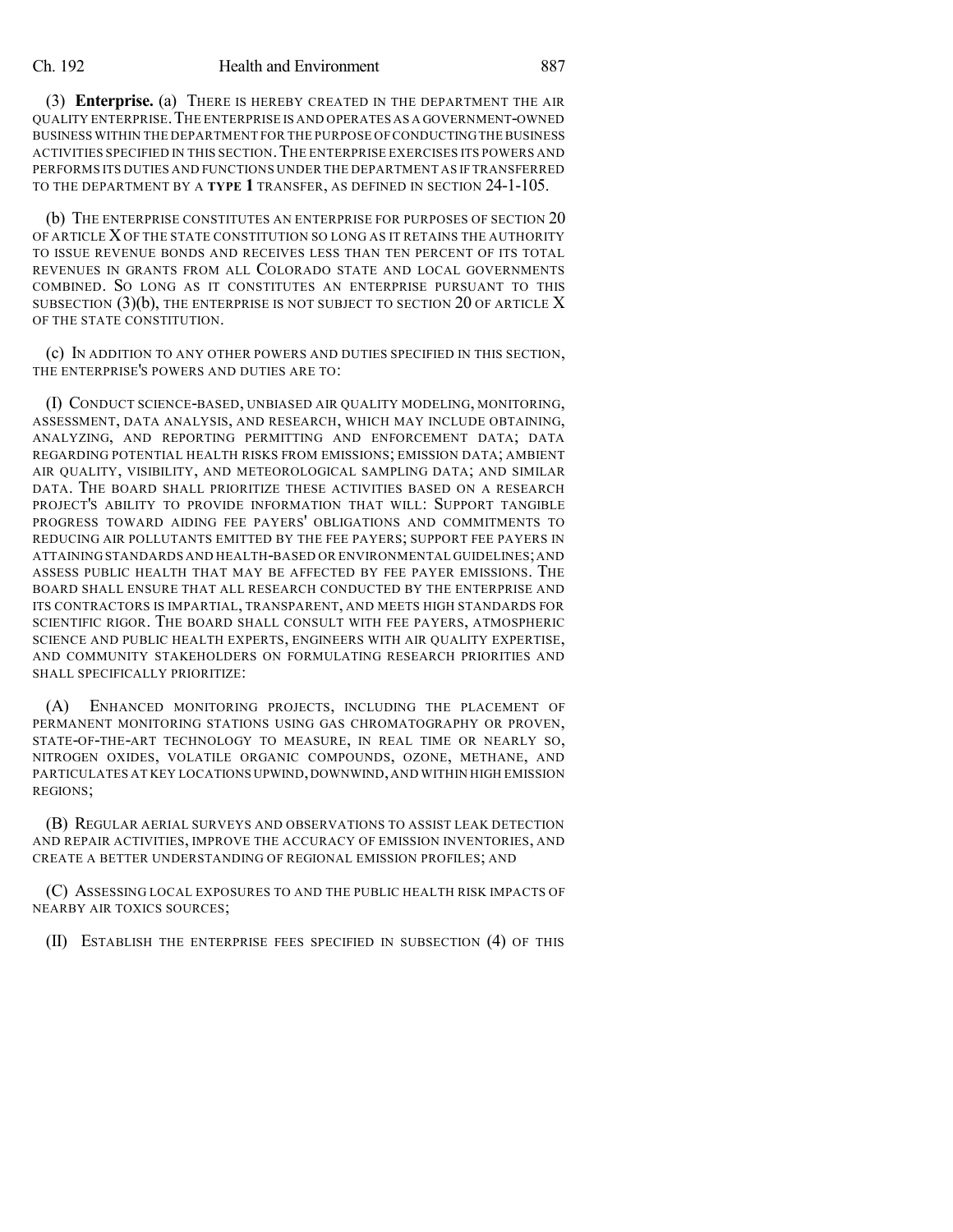## SECTION BY RULE AND COLLECT THE FEES;

(III) ALLOCATE ENTERPRISE REVENUES TO THE SERVICES DESCRIBED IN THIS SECTION AND CONTRACT FOR ANY NECESSARY SERVICES FROM STATE AGENCIES OR OTHER PARTIES, INCLUDING UNIVERSITIES, PRIVATE ENTITIES, AND FEDERAL LABORATORIES;

(IV) ISSUE REVENUE BONDS PAYABLE FROM THE REVENUES OF THE ENTERPRISE TO IMPLEMENT ITS POWERS AND DUTIES;

(V) RECEIVE FEES OR OTHER PAYMENTS, INCLUDING THOSE NEGOTIATED TO CONDUCT EMISSION MITIGATION PROJECTS AND CUSTOM MONITORING OR TECHNOLOGY DEVELOPMENT OR EVALUATION PROJECTS;

(VI) ENGAGE THE SERVICES OF CONTRACTORS, CONSULTANTS, AND LEGAL COUNSEL, INCLUDING INSTITUTIONS OF HIGHER EDUCATION, PUBLIC RESEARCH LABORATORIES, PRIVATE RESEARCH INSTITUTIONS AND CONSULTANTS WITH EXPERTISE IN AIR QUALITY, THE DEPARTMENT, AND THE ATTORNEY GENERAL'S OFFICE, FOR PROFESSIONAL AND TECHNICAL ASSISTANCE, ADVICE, AND OTHER GOODS AND SERVICES, INCLUDING INFORMATION TECHNOLOGY, RELATED TO THE CONDUCT OF THE AFFAIRS OF THE ENTERPRISE WITHOUT REGARD TO THE "PROCUREMENT CODE", ARTICLES 101 TO 112 OF TITLE 24. THE BOARD SHALL ENCOURAGE DIVERSITY IN APPLICANTS FOR CONTRACTS AND SHALL GENERALLY AVOID USING SINGLE-SOURCE BIDS.THE DEPARTMENT MAY PROVIDE OFFICE SPACE, ADMINISTRATIVE SERVICES, AND STAFF PURSUANT TO A CONTRACT ENTERED INTO PURSUANT TO THIS SUBSECTION  $(3)(c)(VI)$ . The BOARD MAY, IN CONSULTATION WITH THE EXECUTIVE DIRECTOR OR THE EXECUTIVE DIRECTOR'S DESIGNEE, HIRE SUCH OTHER STAFF AS IT DEEMS NECESSARY TO PROVIDE ITS BUSINESS SERVICES.

(VII) PROMOTE THE DEVELOPMENT OF UNBIASED, HIGH QUALITY SCIENCE AND NOT ADVOCATE FOR OR DEVELOP AIR QUALITY POLICY.CONSISTENT WITH THIS, THE BOARD SHALL NOT PARTICIPATE AS A PARTY IN ANY AIR QUALITY-RELATED RULEMAKING PROCEEDINGS OR HAVE ANY ROLE IN THE IMPLEMENTATION OF COLORADO'S AIR QUALITY LAWS.

(d) THE ENTERPRISE IS GOVERNED BY A BOARD OF DIRECTORS. THE BOARD CONSISTS OF THE EXECUTIVE DIRECTOR OR THE EXECUTIVE DIRECTOR'S DESIGNEE, TWO MEMBERS OF THE COMMISSION APPOINTED BY THE GOVERNOR,TWO GOVERNOR APPOINTEES TO SERVE AS REPRESENTATIVES OF FEE PAYERS WITH EXPERTISE IN FIELD ENGINEERING OR ENVIRONMENTAL MANAGEMENT,ONE GOVERNOR APPOINTEE WITH SIGNIFICANT PRIVATE SECTOR EXPERIENCE IN THE FIELD OF BUSINESS MANAGEMENT, AND FOUR GOVERNOR APPOINTEES WHO ARE HIGHLY QUALIFIED AND PROFESSIONALLY ACTIVE OR ENGAGED IN THE CONDUCT OF SCIENTIFIC RESEARCH, INCLUDING AT LEAST TWO WHO ARE EXPERTS IN ATMOSPHERIC OR AIR QUALITY MODELING, MONITORING, ASSESSMENT, AND RESEARCH AND ONE MEMBER WHO IS A TOXICOLOGIST,EPIDEMIOLOGIST,PATHOLOGIST,PULMONOLOGIST,CARDIOLOGIST, OR EXPERT IN A SIMILAR FIELD RELATED TO THE PUBLIC HEALTH OR ENVIRONMENTAL EFFECTS OF AIR POLLUTANTS. TO THE EXTENT PRACTICABLE, AT LEAST TWO OF THE GOVERNOR APPOINTEES MUST BE INDIVIDUALS WHO HAVE A RECORD OF PEER-REVIEWED PUBLICATIONS AND WHO ARE AFFILIATED WITH,CURRENTLY HOLD, OR HAVE HELD ACADEMIC OR EQUIVALENT APPOINTMENTS AT UNIVERSITIES,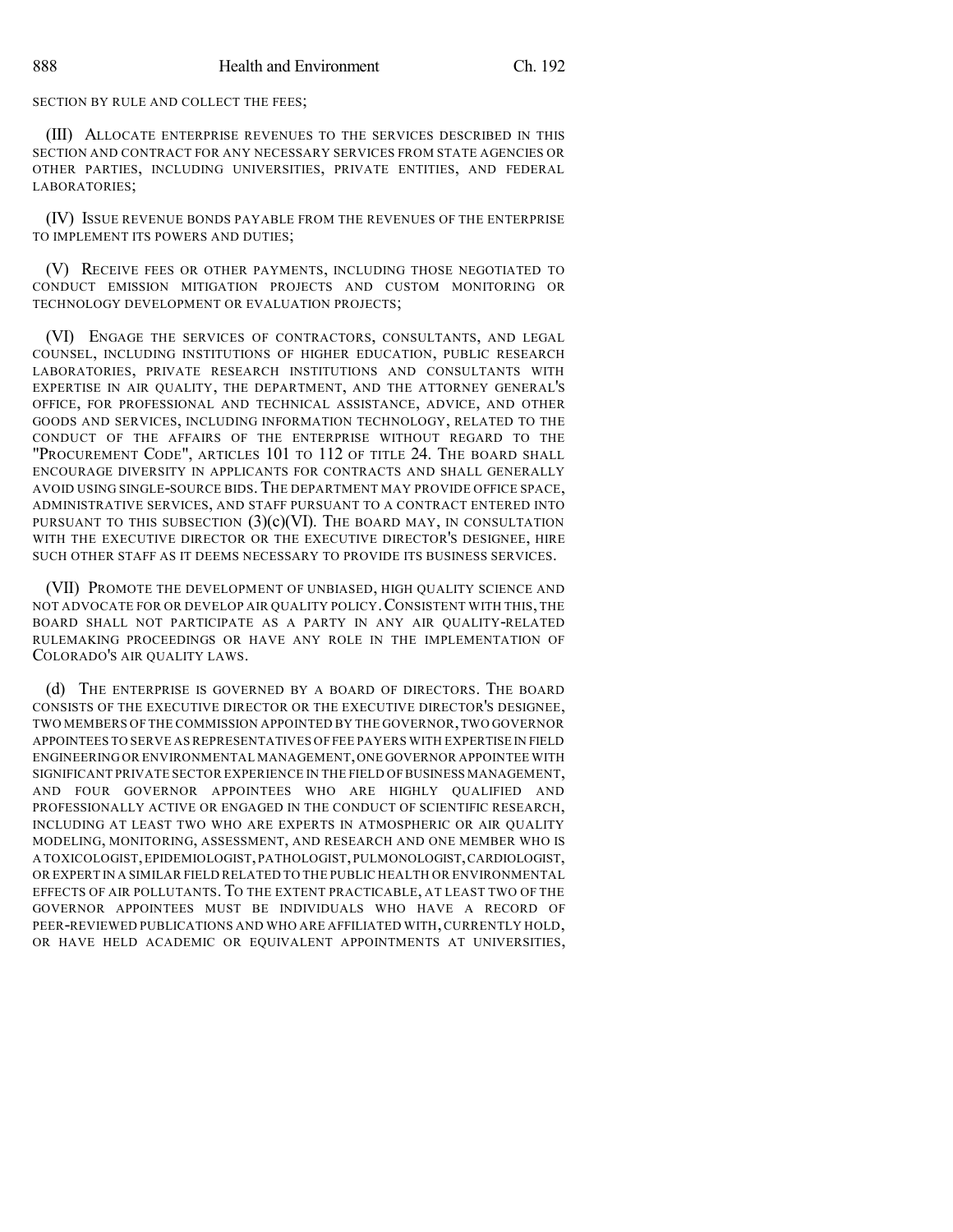FEDERAL LABORATORIES, OR OTHER RESEARCH INSTITUTIONS.

(e) THE EXECUTIVE DIRECTOR OR THE EXECUTIVE DIRECTOR'S DESIGNEE, IN THE CAPACITY OF A MEMBER OF THE BOARD, SHALL CALL THE FIRST MEETING OF THE BOARD.THE BOARD SHALL ELECT A CHAIR FROM AMONG ITS MEMBERS TO SERVE FOR A TERM NOT TO EXCEED TWO YEARS, AS DETERMINED BY THE BOARD. THE BOARD SHALL MEET AT LEAST QUARTERLY, AND THE CHAIR MAY CALL ADDITIONAL MEETINGS AS NECESSARY FOR THE BOARD TO COMPLETE ITS DUTIES. THE APPOINTED MEMBERS OF THE BOARD ARE ENTITLED TO RECEIVE FROM MONEY IN THE FUND A PER DIEM ALLOWANCE OF FIFTY DOLLARS FOR EACH DAY SPENT ATTENDING OFFICIAL BOARD MEETINGS.

(f) THE TERM OF OFFICE OF APPOINTED BOARD MEMBERS IS THREE YEARS;EXCEPT THAT THE INITIAL TERMS OF TWO BOARD MEMBERS AS DETERMINED BY THE EXECUTIVE DIRECTOR OR THE EXECUTIVE DIRECTOR'S DESIGNEE ARE TWO YEARS.

(g) THE BOARD SHALL CONDUCT THE ENTERPRISE'S BUSINESS AS REQUIRED BY STATE LAW, INCLUDING THE OPEN MEETING REQUIREMENTS OF PART 4 OF ARTICLE 6 OF TITLE 24 AND THE OPEN RECORD REQUIREMENTS OF ARTICLE 72 OF TITLE 24.

(4) **Fund - fees.** (a) THERE IS HEREBY CREATED IN THE STATE TREASURY THE AIR QUALITY ENTERPRISE CASH FUND.THE FUND CONSISTS OF MONEY CREDITED TO THE FUND PURSUANT TO THIS SUBSECTION (4) AND ANY OTHER MONEY THAT THE GENERAL ASSEMBLY MAY APPROPRIATE OR TRANSFER TO THE FUND. THE STATE TREASURER SHALL CREDIT ALL INTEREST AND INCOME DERIVED FROM THE DEPOSIT AND INVESTMENT OF MONEY IN THE FUND TO THE FUND.

(b) THE BOARD SHALL ESTABLISH BY RULE ENTERPRISE FEES, WHICH MAY INCLUDE THE FOLLOWING ENTERPRISE FEES IN AN AMOUNT THAT, IN THE AGGREGATE, REFLECTS THE VALUE OF THE SERVICES PROVIDED:

(I) A FEE PER TON OF AIR POLLUTANT EMITTED BY A STATIONARY SOURCE ANNUALLY, WHICH FEE MAY VARY BASED ON THE AIR POLLUTANT RELATIVE TO THE EXTENT OF RESEARCH OR MITIGATION NEEDS ASSOCIATED WITH THE POLLUTANT;

(II) A FEE FOR CUSTOM OR ADDITIONAL AIR QUALITY MODELING, MONITORING, ASSESSMENT, OR RESEARCH SERVICES; AND

(III) AFEE FOR EMISSION MITIGATION PROJECT SERVICES SOUGHT BY FEE PAYERS.

(c) MONEY IN THE FUND IS CONTINUOUSLY APPROPRIATED TO THE ENTERPRISE TO ACCOMPLISH THE PURPOSES SET FORTH IN SUBSECTION  $(3)(c)$  OF THIS SECTION, INCLUDING TO:

(I) CONDUCT AND BROADLY DISSEMINATE AIR QUALITY MODELING, MONITORING, ASSESSMENT,DATA ANALYSIS,HEALTH RISK ASSESSMENT,AND RESEARCH RELATED TO STATIONARY SOURCES THAT:

(A) FOLLOW OR ADVANCE BEST PRACTICES FOR RISK ASSESSMENT, RISK MANAGEMENT, MONITORING, MODELING, AND ASSESSMENT;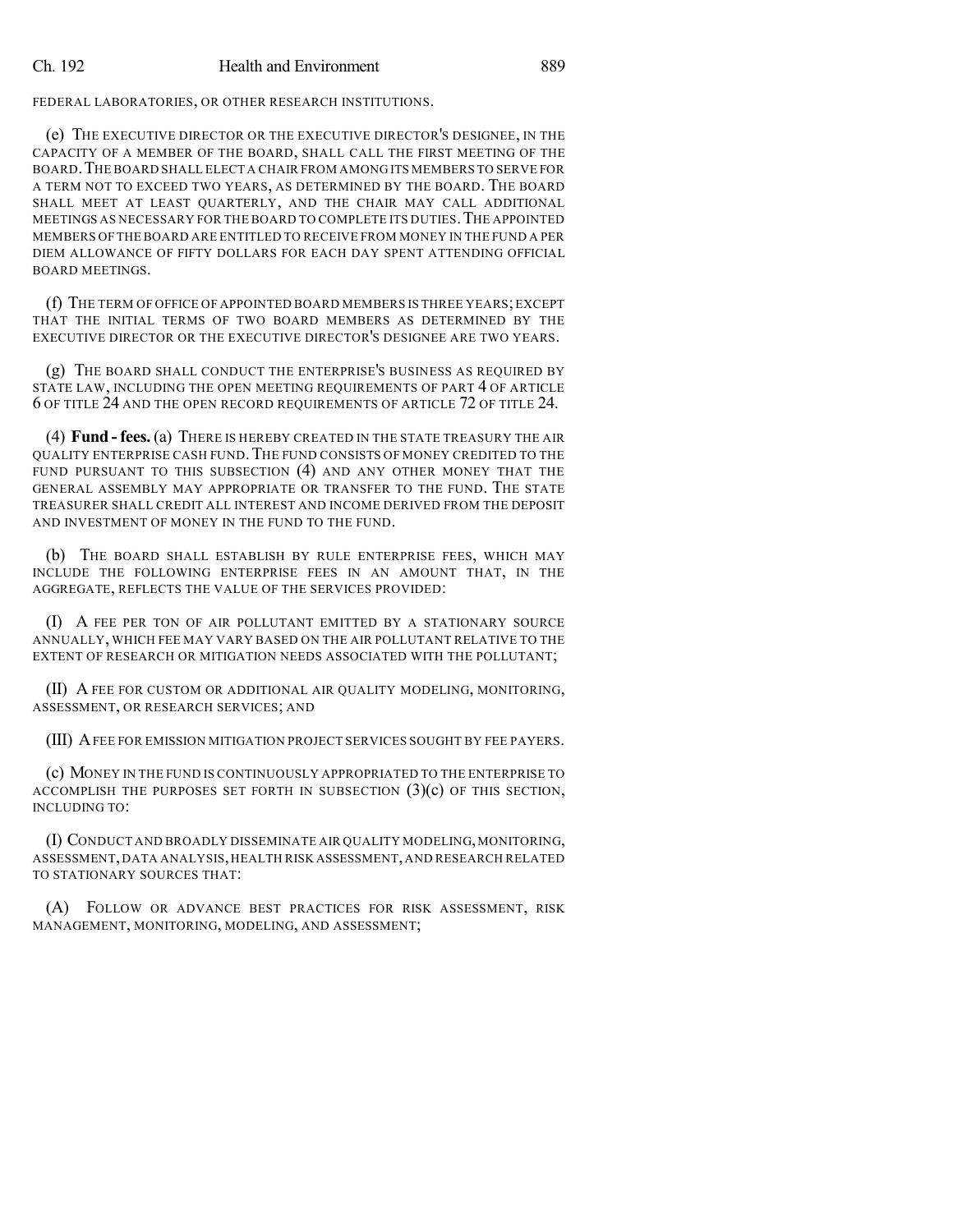(B) USE CONSISTENT,DATA-DRIVEN,AND TRANSPARENT PROCESSES FOR SCOPING AND PRIORITIZING ACTIVITIES; AND

(C) USE THE BEST AVAILABLE SCIENTIFIC INFORMATION;

(II) PROVIDE HIGH-QUALITY, INDEPENDENT, AND TRUSTED RESEARCH AND DEVELOPMENT SERVICES REGARDING STATIONARY SOURCE EMISSIONS RATES AND INVENTORIES,MONITORINGAND CONTROL TECHNOLOGIES,AND PUBLIC HEALTH RISK IMPACTS FROM THOSE EMISSIONS;

(III) PROVIDE HIGH-QUALITY, INDEPENDENT, AND TRUSTED DATA REGARDING POLLUTANT EMISSIONS FROM STATIONARY SOURCES AND CONCENTRATIONS TO REDUCE WASTE OF VALUABLE PRODUCTS AND RESOURCE STREAMS, ENHANCE COST-EFFECTIVE REGULATORY COMPLIANCE, AND SUPPORT CORPORATE ENVIRONMENTAL, SOCIAL, AND GOVERNANCE OBJECTIVES;

(IV) PROVIDE TRUSTED AND COST-EFFECTIVE MITIGATION PROJECT SERVICES TO MEET CORPORATE SUSTAINABILITY, SETTLEMENT, AND OTHER OBJECTIVES;

(V) PROVIDE ADDITIONAL BUSINESS SERVICES TO FEE PAYERS AS MAY BE PROVIDED BY LAW; AND

(VI) PROVIDE ITS DATA TO FEE PAYERS, THE DIVISION, AND THE COMMISSION TO FACILITATE THE FEE PAYERS'EMISSIONS MITIGATION AND COMPLIANCE EFFORTS AND THE DIVISION'S AND COMMISSION'S ENFORCEMENT AND ADMINISTRATION OF THIS ARTICLE 7.

(d) THE ENTERPRISE SHALL DEDICATE A MEANINGFUL PORTION OF ITS ANNUAL REVENUES TOWARD COMPETITIVE GRANTS TO CONDUCT HIGHLY QUALIFIED, PEER-REVIEWED RESEARCH RELATED TO RESEARCH PRIORITIES IDENTIFIED BY THE BOARD. BEFORE FINALIZING A DRAFT RESEARCH PRODUCT, THE BOARD SHALL POST THE DRAFT ON THE BOARD'S WEBSITE AND ALLOW A PERIOD OF TIME FOR PUBLIC COMMENT ON THE DRAFT. THE BOARD SHALL PUBLISH THE RESEARCH PRODUCTS AND MAKE THEM AND ALL DATA COLLECTED PURSUANT TO ENTERPRISE-FUNDED RESEARCH PUBLICLY AVAILABLE.

(e) BEFORE ESTABLISHING FEES, THE BOARD SHALL CONDUCT A STAKEHOLDER PROCESS TO SOLICIT INPUT FROM POTENTIAL FEE PAYERS AND OTHER STAKEHOLDERS ON THE APPROPRIATE FEE STRUCTURE. THE ENTERPRISE SHALL NOT COLLECT ANY FEES BEFORE JULY 1, 2021. THE AMOUNT OF ENTERPRISE FEES COLLECTED IS LIMITED AS FOLLOWS:

(I) FOR STATE FISCAL YEAR 2021-22, FEES MUST NOT EXCEED ONE MILLION DOLLARS;

(II) FOR STATE FISCAL YEAR 2022-23, FEES MUST NOT EXCEED THREE MILLION DOLLARS;

(III) FOR STATE FISCAL YEAR 2023-24, FEES MUST NOT EXCEED FOUR MILLION DOLLARS; AND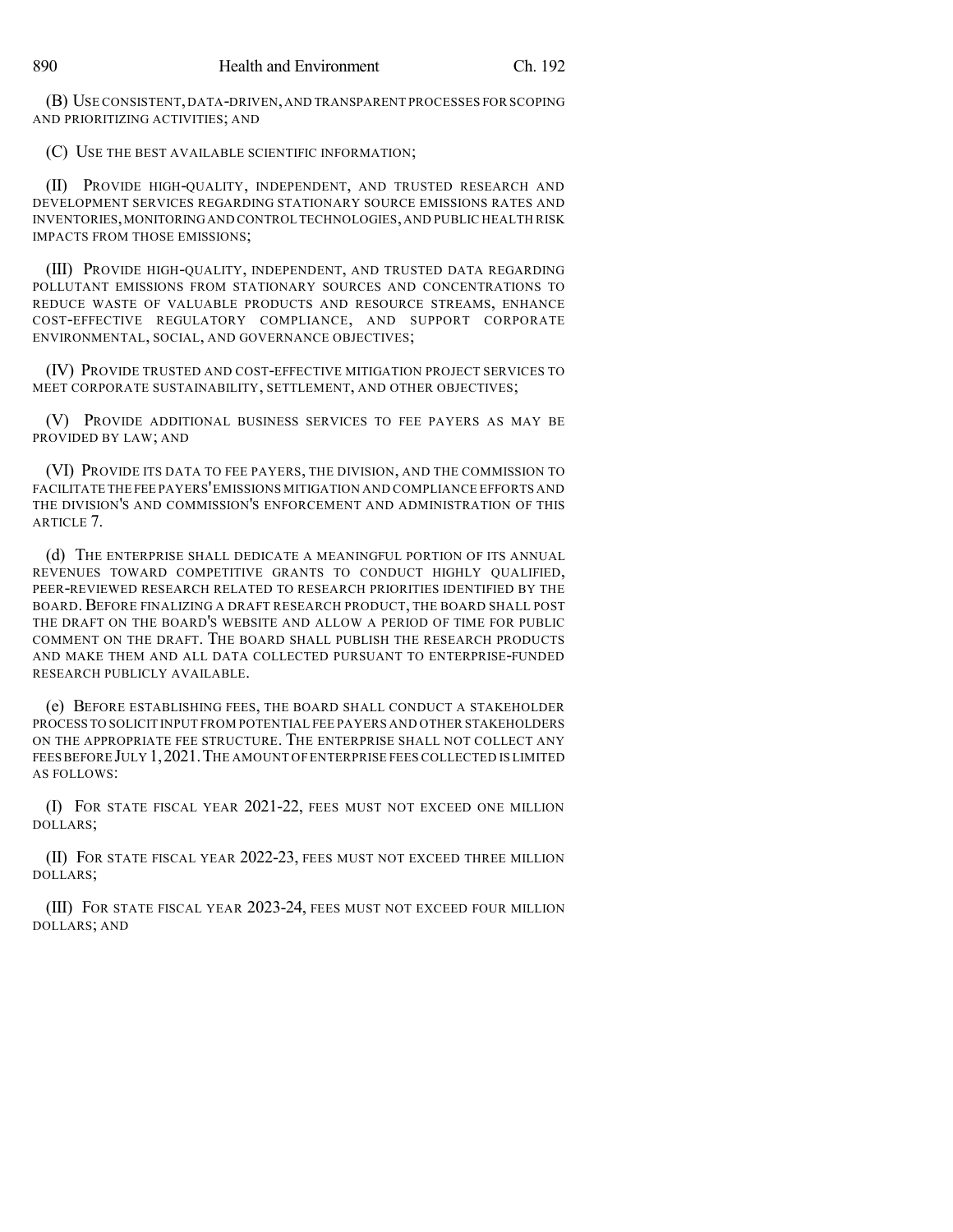(IV)(A) FOR STATE FISCAL YEARS COMMENCING ON OR AFTER JULY 1,2024, FEES MUST NOT EXCEED FIVE MILLION DOLLARS.

(B) SUBSECTION  $(4)(e)(I)$  TO  $(4)(e)(III)$  OF THIS SECTION AND THIS SUBSECTION (4)(e)(IV)(B) ARE REPEALED, EFFECTIVE SEPTEMBER 1, 2026.

(f) THE BOARD MAY SEEK, ACCEPT, AND EXPEND GIFTS, GRANTS, OR DONATIONS FROM PRIVATE OR PUBLIC SOURCES FOR THE PURPOSES OF THIS SECTION.

(5) **Report.** NOTWITHSTANDING SECTION  $24-1-136(11)(a)(I)$ , THE BOARD SHALL PROVIDE A REPORT TO THE COMMITTEES OF REFERENCE OF THE GENERAL ASSEMBLY WITH JURISDICTION OVER PUBLIC HEALTH AND THE ENVIRONMENT BY DECEMBER 1 OF EACH YEAR. THE REPORT MUST INCLUDE SUMMARIES OF THE BOARD'S PRIORITIZATION OF RESEARCH NEEDS; MODELING, MONITORING, ASSESSMENT, AND RESEARCH ACCOMPLISHED BY THE ENTERPRISE; THE ENTERPRISE'S COMPLETED, ONGOING, AND PLANNED EMISSION MITIGATION SERVICES; USE OF THE FUND; ENTERPRISE FEES; AND THE VALUE OF BUSINESS SERVICES PROVIDED TO FEE PAYERS THROUGH THE OPERATION OF THE ENTERPRISE.

(6) **Repeal.** (a) THIS SECTION IS REPEALED, EFFECTIVE SEPTEMBER 1, 2034. BEFORE THE REPEAL, THE ENTERPRISE IS SCHEDULED FOR REVIEW IN ACCORDANCE WITH SECTION 24-34-104.

(b) ON SEPTEMBER 1, 2034, THE STATE TREASURER SHALL TRANSFER ALL UNALLOCATED MONEY IN THE FUND TO THE STATIONARY SOURCES CONTROL FUND CREATED IN SECTION 25-7-114.7  $(2)(b)(I)$ .

**SECTION 3.** In Colorado Revised Statutes, 24-34-104, **add** (35)(a)(IV) as follows:

**24-34-104. General assemblyreviewof regulatoryagenciesandfunctionsfor repeal, continuation, or reestablishment - legislative declaration - repeal.** (35) (a) The following agencies, functions, or both, are scheduled for repeal on September 1, 2034:

(IV) THE AIR QUALITY ENTERPRISE CREATED BY SECTION 25-7-103.5.

**SECTION 4.** In Colorado Revised Statutes, 25-7-114.1, **amend** (6)(a) as follows:

**25-7-114.1. Air pollutant emission notices - rules.** (6) (a) FOR STATE FISCAL YEAR 2020-21, the **maximum** fee for filing an air pollutant emission notice or AN amendment thereto TO THE NOTICE under this section is one hundred ninety-one dollars and thirteen cents; except that, on each January 1 from 2019 to 2028, the maximum fee is automatically adjusted based on the annual percentage change in the United States department of labor, bureau of labor statistics, consumer price index for Denver-Aurora-Lakewood for all items and all urban consumers, or its successor index TWO HUNDRED SIXTEEN DOLLARS. FOR STATE FISCAL YEAR 2021-22, THE FEE FOR FILING AN AIR POLLUTANT EMISSION NOTICE OR AN AMENDMENT TO THE NOTICE UNDER THIS SECTION IS TWO HUNDRED FORTY-TWO DOLLARS. THEREAFTER, the commission shall set MAY ADJUST the actual fee by rule Beginning on July 1,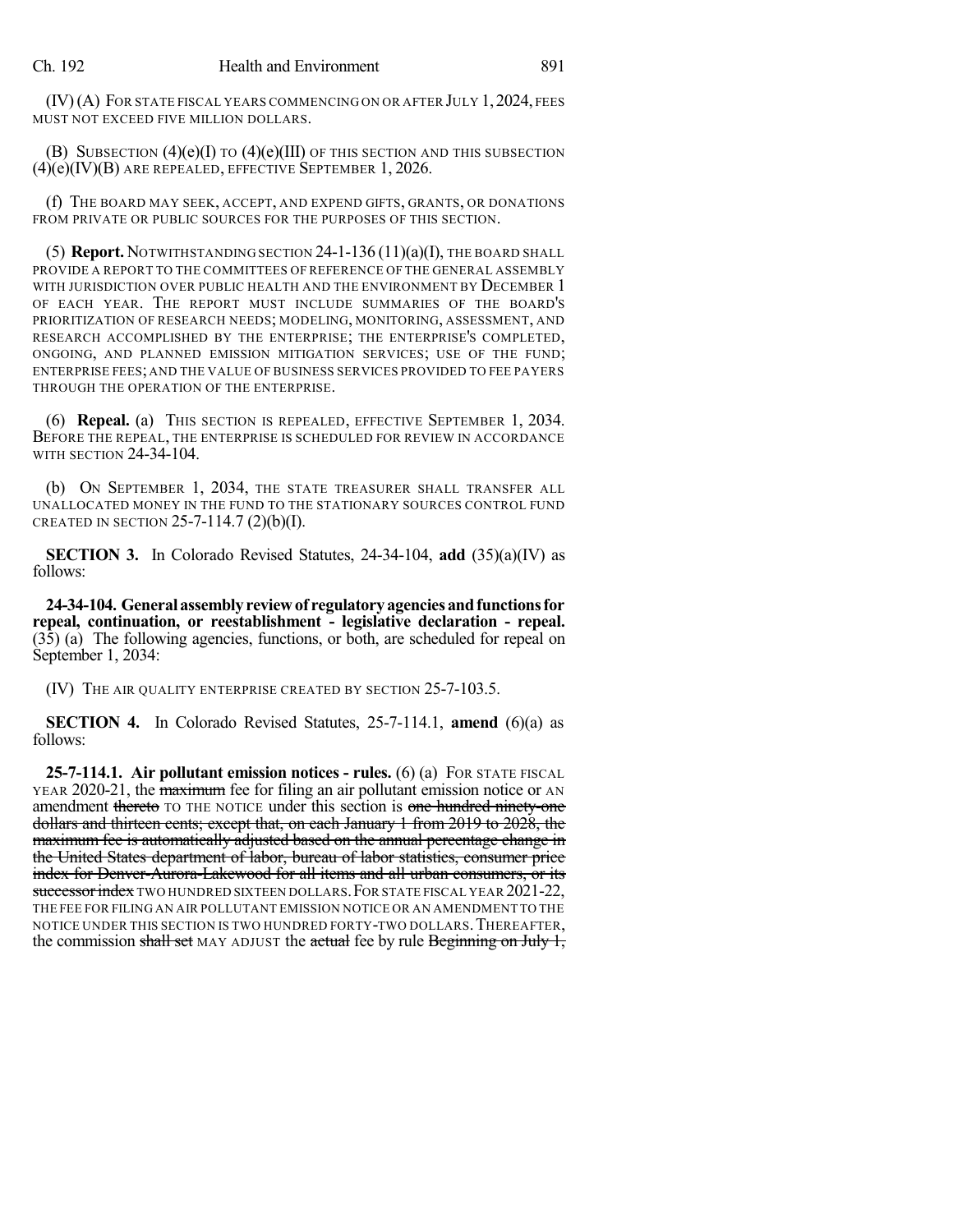2018, the commission, by rule, may periodically adjust the fee up to the maximum fee TO COVER THE INDIRECT AND DIRECT COSTS REQUIRED TO DEVELOP AND ADMINISTER THE PROGRAMS ESTABLISHED PURSUANT TO THIS ARTICLE 7.Themoney collected pursuant to this section SUBSECTION  $(6)(a)$  shall be transmitted to the state treasurer, who shall credit it to the stationary sources control fund created in section  $25 - 7 - 114.7$  (2)(b)(I).

**SECTION 5.** In Colorado Revised Statutes, 25-7-114.7, **amend** (2)(a)(I)(A),  $(2)(a)(I)(B)$ , and  $(2)(a)(III)$ ; and **add**  $(2)(b)(III)$  and  $(2)(b)(IV)$  as follows:

**25-7-114.7. Emission fees - fund - rules - definition - repeal.** (2) (a) (I) The commission shall designate by rule those classes of sources of air pollution that are exempt from the requirement to pay an annual emission fee. Every owner or operator of an air pollution source not otherwise exempt in accordance with such commission rules shall pay an annual fee as follows:

(A) For STATE fiscal years  $2018-19$  and thereafter, the maximum YEAR 2020-21, THE fee is twenty-eight dollars and sixty-three cents THIRTY-TWO DOLLARS PER TON OF REGULATED POLLUTANT REPORTED IN THE MOST RECENT AIR POLLUTION EMISSION NOTICE ON FILE WITH THE DIVISION. FOR STATE FISCAL YEAR 2021-22, THE FEE IS THIRTY-SIX DOLLARS per ton of regulated pollutant reported in the most recent air pollution emission notice on file with the division. except that, on each January 1 from 2019 to 2028, the maximum fee is automatically adjusted based on the annual percentage change in the United States department of labor, bureau of labor statistics, consumer price index for Denver-Aurora-Lakewood for all items and all urban consumers, or its successor index. THEREAFTER, the commission shall set MAY ADJUST the actual fee by rule Beginning on July 1, 2018, the commission, by rule, may periodically adjust the fee up to the maximum fee TO COVER THE INDIRECT AND DIRECT COSTS REQUIRED TO DEVELOP AND ADMINISTER THE PROGRAMS ESTABLISHED PURSUANT TO THIS ARTICLE 7.

(B) For STATE fiscal years 2018-19 and thereafter YEAR 2020-21, in addition to the annual fee set forth in subsection  $(2)(a)(I)(A)$  of this section, for hazardous air pollutants, including ozone-depleting compounds, a maximum AN annual fee of one hundred ninety-one dollars and thirteen cents TWO HUNDRED SIXTEEN DOLLARS PER TON.FOR STATE FISCAL YEAR 2021-22, IN ADDITION TO THE ANNUAL FEE SET FORTH IN SUBSECTION  $(2)(a)(I)(A)$  of this section, for HAZARDOUS AIR POLLUTANTS, INCLUDING OZONE-DEPLETING COMPOUNDS, THERE IS AN ANNUAL FEE OF TWO HUNDRED THIRTY-NINE DOLLARS per ton. except that, on each January 1 from 2019 to 2028, the maximum fee is automatically adjusted based on the annual percentage change in the United States department of labor, bureau of labor statistics, consumer price index for Denver-Aurora-Lakewood for all items and all urban consumers, or its successor index. THEREAFTER, the commission shall set MAY ADJUST the actual fee by rule Beginning on July 1, 2018, the commission, by rule, may periodically adjust the fee up to the maximum fee TO COVER THE INDIRECT AND DIRECT COSTS REQUIRED TO DEVELOP AND ADMINISTER THE PROGRAMS ESTABLISHED PURSUANT TO THIS ARTICLE 7.

(III) Every owner or operator subject to the requirements to pay fees set forth in subsection (2)(a)(I) of this section shall also pay a processing fee for the costs of processing any application other than an air pollution emission notice under this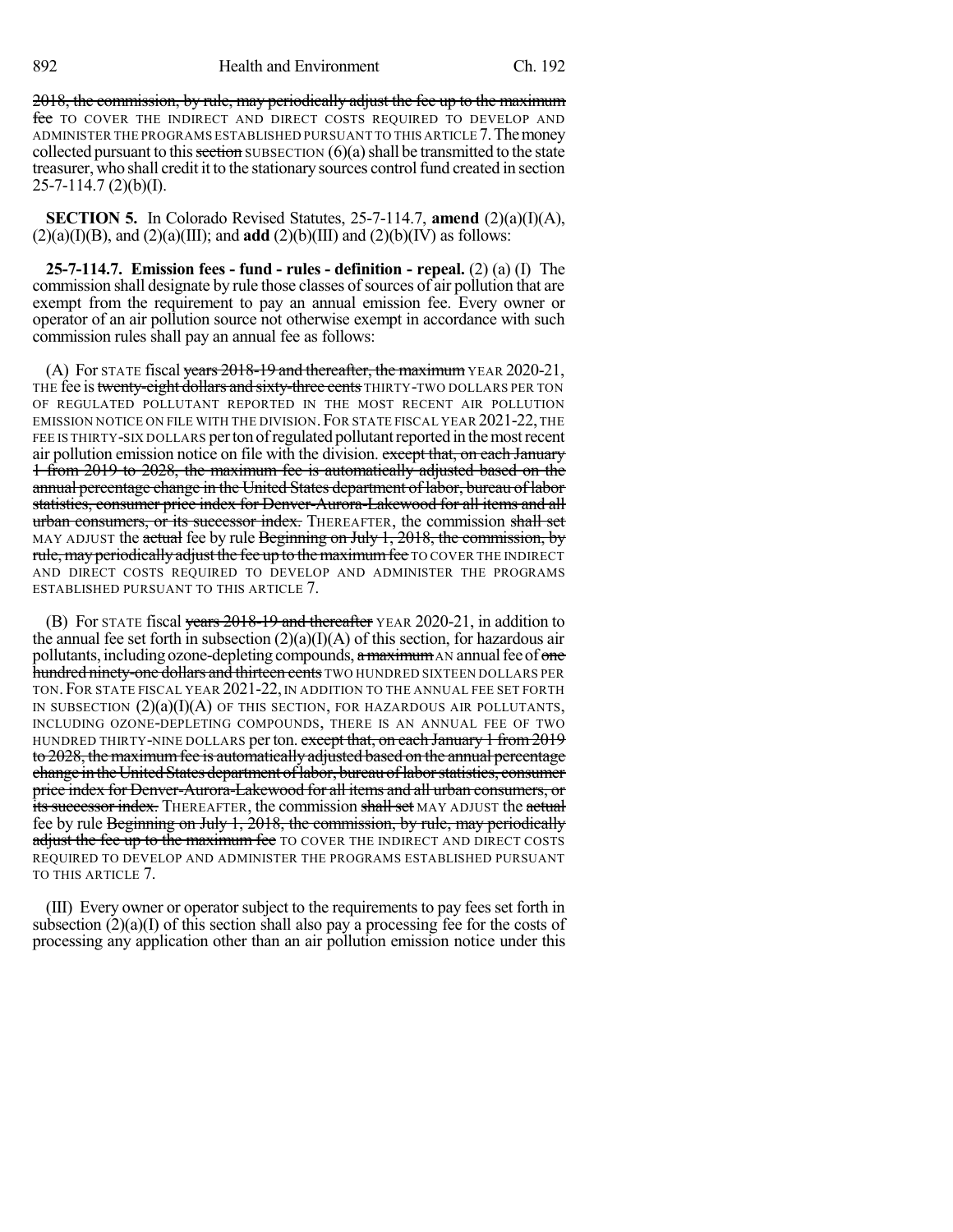article 7. Every significant user of prescribed fire, including federal facilities, submitting a planning document to the commission pursuant to section 25-7-106 (8)(b) shall pay a fee for costs of evaluating the documents. For STATE fiscal year 2018-19 2020-21, the division shall assess a fee for work it performs, up to a maximum of thirty hours at a maximum rate of ninety-five dollars and fifty-six cents ONE HUNDRED EIGHT DOLLARS AND TWELVE CENTS PER HOUR. FOR STATE FISCAL YEAR 2021-22, THE DIVISION SHALL ASSESS A FEE FOR WORK IT PERFORMS, UP TO A MAXIMUM OF THIRTY HOURS AT A RATE OF ONE HUNDRED NINETEEN DOLLARS per hour. except that, on each January 1 from 2019 to 2028, the maximum fee is automatically adjusted based on the annual percentage change in the United States department of labor, bureau of labor statistics, consumer price index for Denver-Aurora-Lakewood for all items and all urban consumers, or its successor **index.** THEREAFTER, the commission shall set MAY ADJUST the actual fee by rule Beginning on July 1, 2018, the commission, by rule, may periodically adjust the fee up to the maximum fee TO COVER THE INDIRECT AND DIRECT COSTS REQUIRED TO DEVELOP AND ADMINISTER THE PROGRAMS ESTABLISHED PURSUANT TO THIS ARTICLE 7. If the division requires more than thirty hours to process the application or evaluate the prescribed fire-related planning documents, the fee paid by the applicant must not exceed three thousand seven hundred fifty dollars unless the division has informed the source that the respective billings may exceed three thousand seven hundred fifty dollars and has provided DIVISION SHALL PROVIDE the STATIONARY source with an estimate of what the actual charges may be prior to commencing the work BEFORE WORKING MORE THAN THIRTY HOURS.

(b) (III) THE DIVISION SHALL EXPEND THE PORTION OF THE FEE REVENUE COLLECTED PURSUANT TO SUBSECTIONS  $(2)(a)(I)(A), (2)(a)(I)(B),$  AND  $(2)(a)(III)$  OF THIS SECTION AND SECTION 25-7-114.1 (6)(a) ATTRIBUTABLE TO THE INCREASES AUTHORIZED IN 2020 BY SENATE BILL 20-204 FOR THE FOLLOWING PURPOSES:

(A) ENSURING THAT REQUIREMENTS IMPOSED BY RULES TO MINIMIZE EMISSIONS ARE INCLUDED IN PERMITS AND COMPLIED WITH;

(B) DEPLOYING MORE RESOURCES TO FIND, AND CAUSE OIL AND GAS OPERATORS TO REPAIR, LEAKS AND RELEASES OF HYDROCARBONS SUCH AS BENZENE THAT CONTRIBUTE TO OZONE NONATTAINMENT AND HUMAN HEALTH RISKS;

(C) INCREASING COMPLIANCE BY STATIONARY SOURCES WITH ALL APPLICABLE AIR QUALITY REQUIREMENTS;

(D) INCREASING THE NUMBER OF INSPECTIONS AND ENFORCEMENT ACTIONS TAKEN BY THE DIVISION;

(E) EXPANDING THE DIVISION'S CAPACITY TO CONDUCT MONITORING OF STATIONARY SOURCE EMISSIONS;

(F) DEVELOPING NEW EMISSION CONTROL STRATEGIES;

(G) EXPANDING THE DIVISION'S CAPACITY TO QUICKLY RESPOND TO AND BETTER UNDERSTAND PUBLIC HEALTH ISSUES THAT ARE RELATED TO EXPOSURE TO AIR TOXICS, SUCH AS BENZENE AND OTHER VOLATILE ORGANIC COMPOUNDS; AND